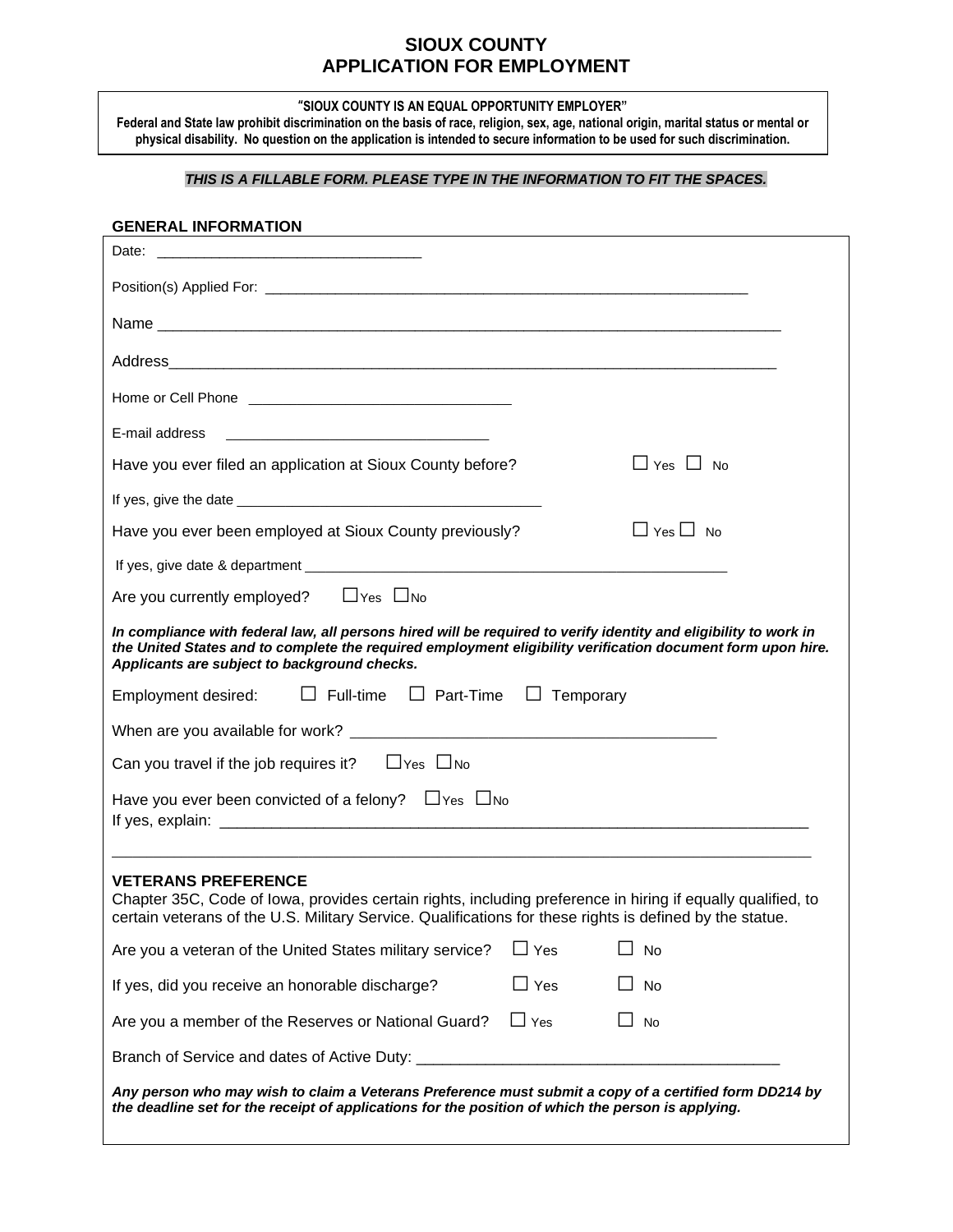# **EDUCATION**

| TYPE OF SCHOOL          | NAME OF SCHOOL | <b>LOCATION</b> | # OF<br><b>YEARS</b> | MAJOR or<br><b>DEGREE</b> | CHECK IF<br>GRADUATED |
|-------------------------|----------------|-----------------|----------------------|---------------------------|-----------------------|
| High School             |                |                 |                      |                           |                       |
| College                 |                |                 |                      |                           |                       |
| <b>Graduate School</b>  |                |                 |                      |                           |                       |
| Bus. Or Trade<br>School |                |                 |                      |                           |                       |
| Professional<br>School  |                |                 |                      |                           |                       |
|                         |                |                 |                      |                           |                       |

| DRIVER'S LICENSE (Only for positions which require driving or travel is required for work or job description. |                                             |  |
|---------------------------------------------------------------------------------------------------------------|---------------------------------------------|--|
| Do you have a driver's license? $\Box$ Yes<br>$\perp$                                                         | <b>No</b>                                   |  |
| Driver's License #_______________________________                                                             | State of Issued __________ Expiration Date: |  |
| Do you have a Commercial Drivers License (CDL)? $\Box$ Yes $\Box$ No If yes, type: ________                   |                                             |  |
|                                                                                                               |                                             |  |
|                                                                                                               |                                             |  |
| Have you had any accidents during the past three (3) years?                                                   | $\Box$ Yes $\Box$ No How many? _____        |  |
| Have you had any moving violations during the past three (3) years?                                           | $\Box$ Yes $\Box$ No How many? ______       |  |

| <b>OTHER SPECIAL SKILLS</b><br>Please list other special skills you may have, e.g. fluency in other languages, licenses, specialized<br>training, apprenticeships, or job-related military training. |  |  |
|------------------------------------------------------------------------------------------------------------------------------------------------------------------------------------------------------|--|--|
|                                                                                                                                                                                                      |  |  |
| II Yes II No<br>Can you provide verification for the special skills?                                                                                                                                 |  |  |

and the control of the control of the control of the control of the control of the control of the control of the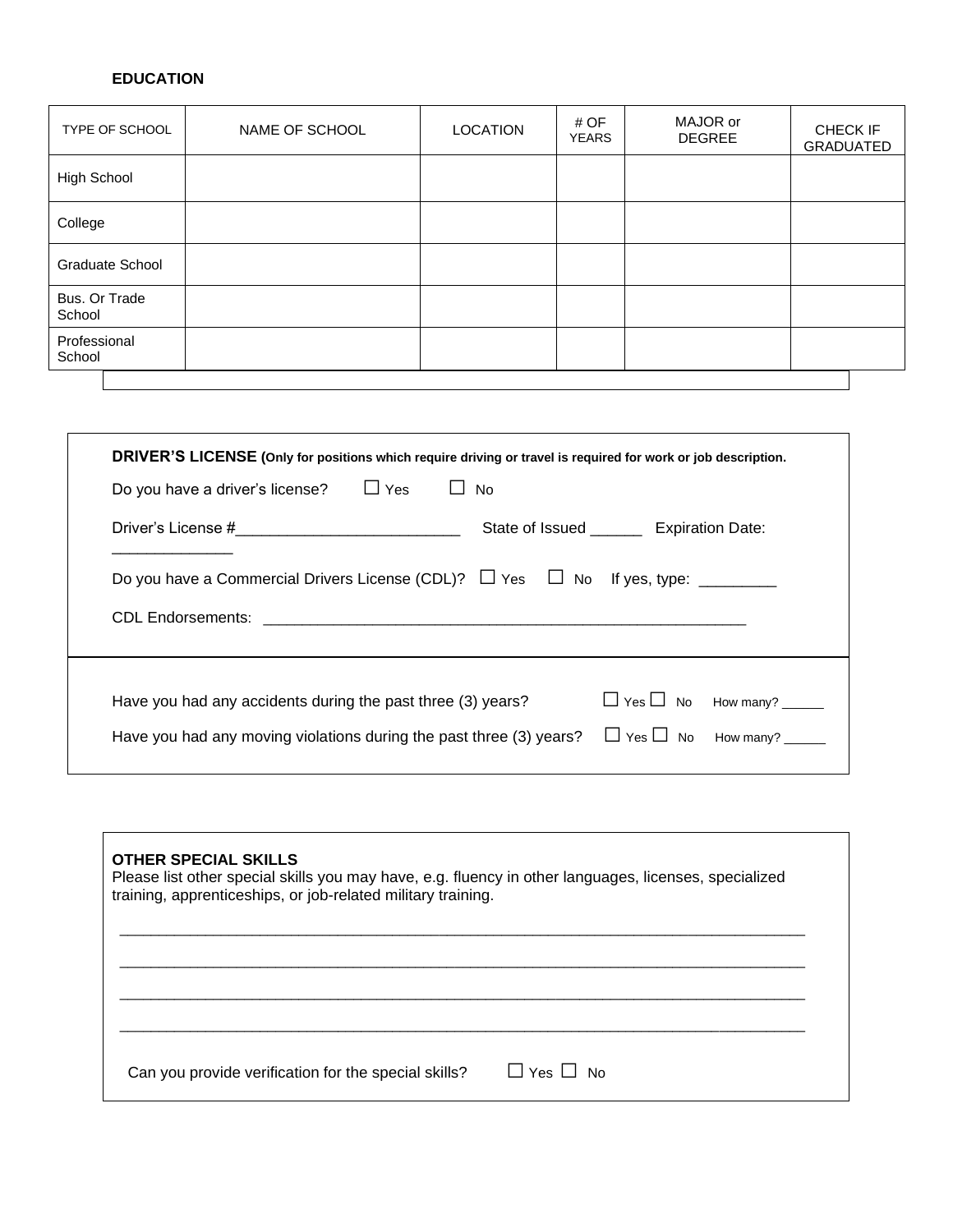## **WORK EXPERIENCE**

Please list your work experience beginning with your **most recent** job. If you were self-employed, give firm name. Exclude organization names which indicate race, religion, color, national origin, age, sex, disability, sexual orientation, or veteran's status.

| Employer:                   |             |
|-----------------------------|-------------|
| <b>Address:</b>             |             |
| <b>Job Title:</b>           | Supervisor: |
| <b>Dates of Employment:</b> |             |
| From:                       |             |
| To:                         |             |
| <b>Work Performed:</b>      |             |
|                             |             |
|                             |             |
| <b>Reason for Leaving:</b>  |             |

| Employer:                   |             |  |
|-----------------------------|-------------|--|
| <b>Address:</b>             |             |  |
| <b>Job Title:</b>           | Supervisor: |  |
| <b>Dates of Employment:</b> |             |  |
| From:                       |             |  |
| To:                         |             |  |
| <b>Work Performed:</b>      |             |  |
|                             |             |  |
|                             |             |  |
| <b>Reason for Leaving:</b>  |             |  |

| Employer:                   |             |
|-----------------------------|-------------|
| <b>Address:</b>             |             |
| <b>Job Title:</b>           | Supervisor: |
| <b>Dates of Employment:</b> |             |
| From:                       |             |
| To:                         |             |
| <b>Work Performed:</b>      |             |
|                             |             |
|                             |             |
| <b>Reason for Leaving:</b>  |             |